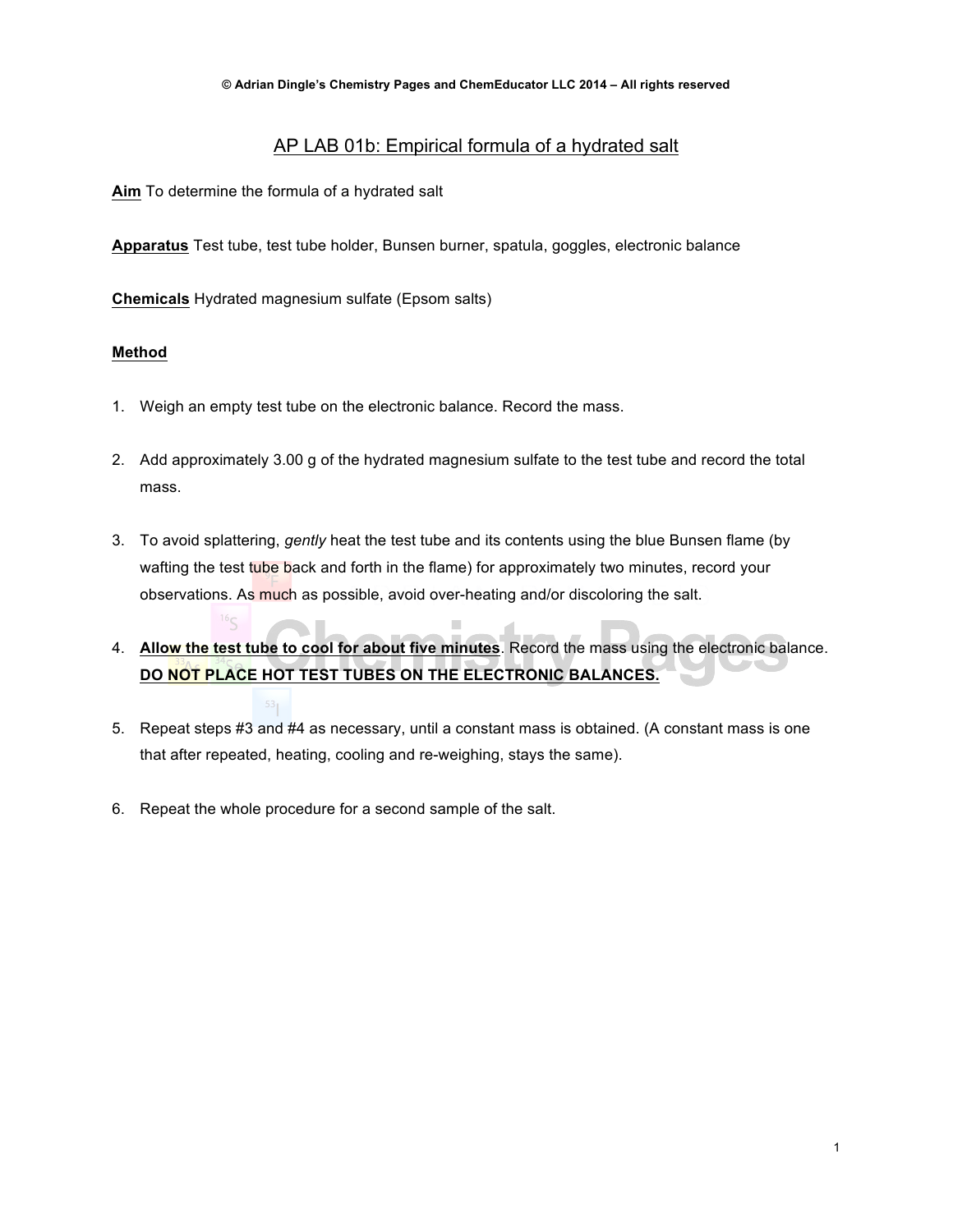## **Results**

**Observations** 

|                                                                    | 1 <sup>st</sup> Sample | $2nd$ Sample |
|--------------------------------------------------------------------|------------------------|--------------|
| Mass of empty test tube                                            |                        |              |
| Mass of test tube + hydrated salt BEFORE heating                   |                        |              |
| Mass of test tube + salt after first heating and cooling cycle     |                        |              |
| Mass of test tube + salt after second heating and cooling<br>cycle |                        |              |
| Mass of test tube + salt after third heating and cooling cycle     |                        |              |
| Mass of test tube + salt after fourth heating and cooling cycle    |                        |              |
| Mass of test tube + salt after fifth heating and cooling cycle     |                        |              |
| Mass of test tube + salt after sixth heating and cooling cycle.    |                        |              |
| 53 <sub>1</sub><br>etc.                                            |                        |              |
|                                                                    |                        |              |
|                                                                    |                        |              |